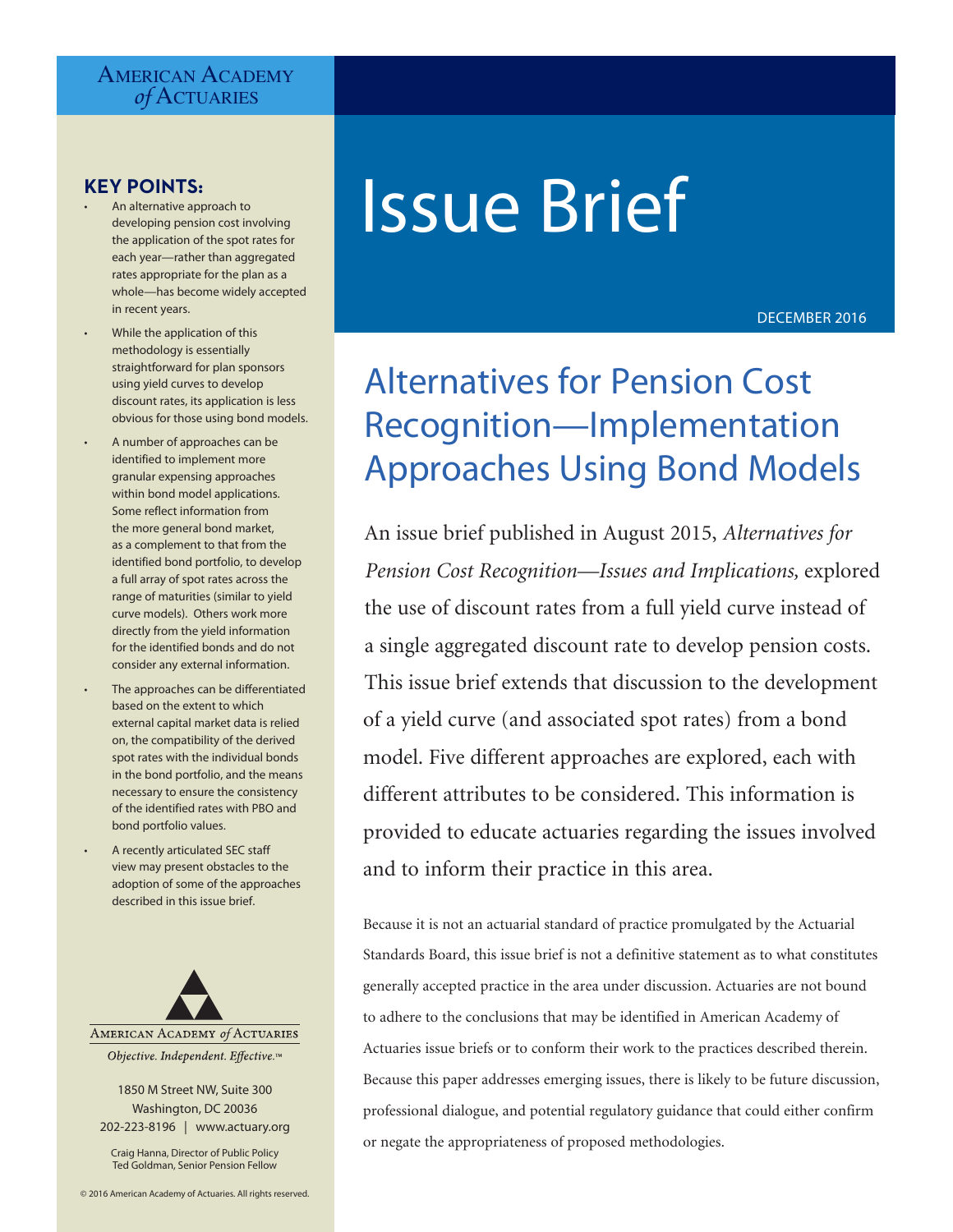# **Introduction**

Statements from the Financial Accounting Standards Board and comments offered by Securities and Exchange Commission (SEC) staff have provided strong support for cash-flow matching as a means for determining discount rates under Accounting Standards Codification (ASC) No. 715, so that many companies in particular large companies with complex pension obligations—now use this approach. Using a bond model to develop a pension plan's discount rate entails identifying a specific portfolio of bonds that closely matches the overall cash flow timing and duration of plan benefits. The projected benefit obligation (PBO) is measured as the market value of that bond portfolio; under traditional cost recognition methods, a single aggregated discount rate is developed that reflects the portfolio's internal rate of return.

However, a more granular application of interest rates to determine PBO and components of pension cost under ASC 715 generally requires the availability of a complete series of yield/spot/forward rates across the entire range of fixed-income maturities. While these are readily available or easily developed from any yield curve model, under bond-matching models the selected bond portfolio will generally not include information about yield rates across the entire maturity spectrum.

Identifying rates across the maturity spectrum requires pricing each of a bond's component cash flows (coupons and principal repayment). Because there is no market for the separate component payments that constitute an individual bond, the market price assigned to each item of cash flow must be derived from some other data source. Available pricing information reflects

the entire bond cash flow, rather than separate values relating to individual payments, so applying a spot rate approach<sup>1</sup> requires estimating a price for each year's payments. Such an estimate may be based on the overall price of the bond and some assumption about the term structure of interest rates across time. This is not unlike the approach used to construct any yield curve, in that it starts with market pricing for multiple bonds of varying maturities, and uses that information to determine a price for each individual year's cash flow.

This issue brief identifies five possible approaches to implement a spot rate approach for developing components of net periodic pension cost. The approaches are:

- 1. Theoretically derived yield curve;
- 2. Yield curve derived from selected portfolio bonds;
- 3. Different single yield for each bond;
- 4. Different term structure for each bond; and
- 5. Calculation of implied bond portfolio return (for the successive year).

When implementing a granular pension accounting approach, some additional information beyond that available from the limited portfolio of selected bonds is almost always needed to generate spot rates across the full range of maturities. The bond-matching alternatives can be differentiated based on the approach for referencing that broader bond market data.

1 While there are other approaches to developing service and interest cost discussed in the August 2015 issue brief, that paper primarily references an approach based on the application of year-by-year spot rates to develop present values and interest costs related to a plan's benefit cash flows.

**Members of the Pension Cost Work Group, a joint effort of the Pension Committee and the Pension Accounting Committee, include: James Burke, MAAA, FSA, EA, FCA; Bruce Cadenhead, MAAA, EA, FSA, FCA; David Driscoll, MAAA, EA, FSA, FCA; Timothy Geddes, MAAA, EA, FSA, FCA; Eric Keener, MAAA, FSA, EA, FCA; Gerard Mingione, MAAA, FSA, EA, FCA, CERA; Keith Panetta, MAAA, EA; Todd Peterson, MAAA, EA, FSA, FCA; Francis Ratna, MAAA, FIAA, FSA; Mark Spangrud, MAAA, FSA, EA; and John Stokesbury, MAAA, FSA, EA, FCA.**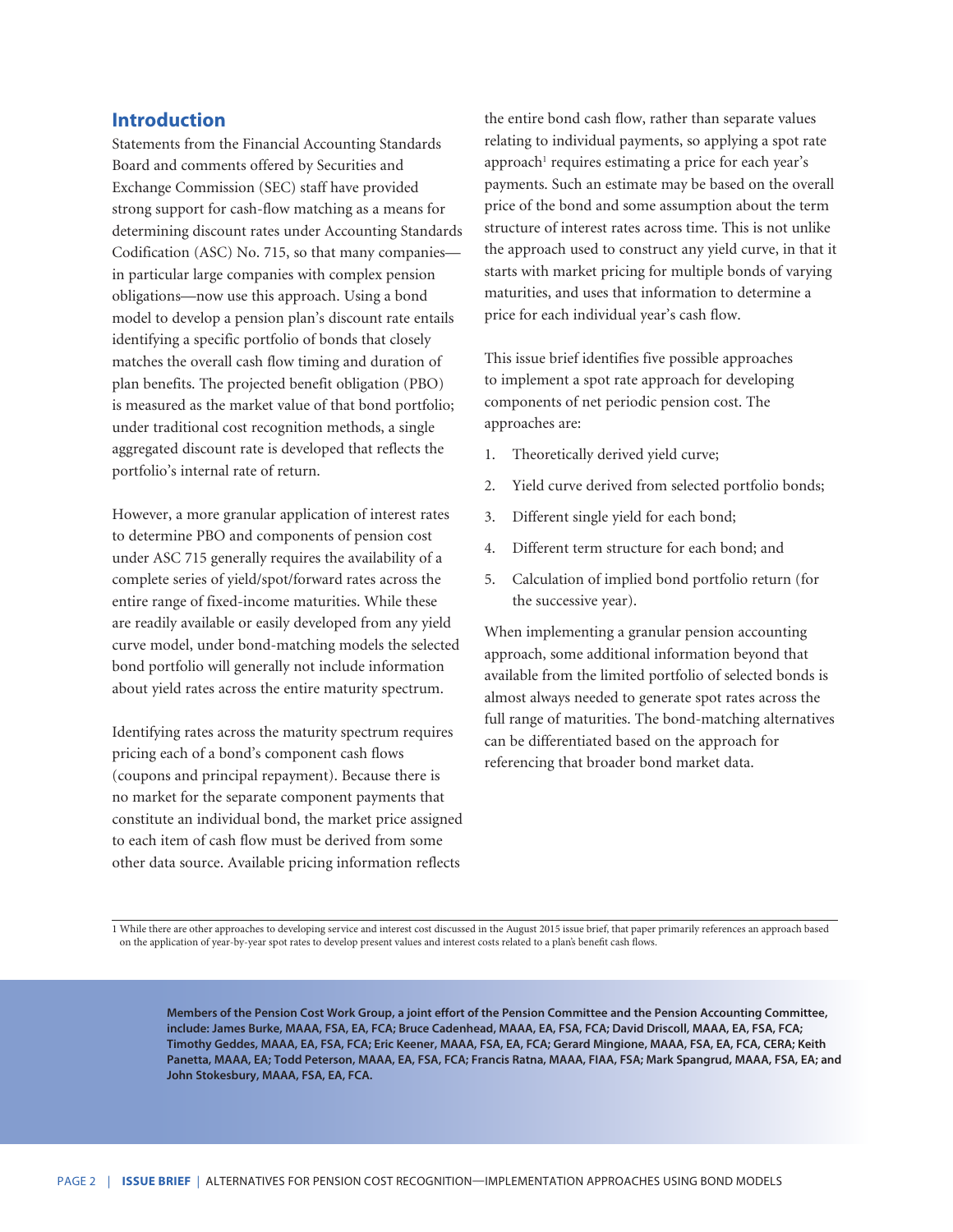Each of the alternative approaches for developing spot rates from bond models will be assessed based on three key technical considerations:

- The extent to which the methodology relies on external bond market information for estimating levels of fixed-income yields by maturity/duration;<sup>2</sup>
- The extent to which the actual market pricing of the individual bonds in the portfolio is reproduced; and
- The means for aligning the present value of benefits determined by applying the derived spot rates with the bond model-provided measure of PBO (i.e., the overall price of the matching portfolio).

Background on the common issues that arise in bond model development is provided in Appendix 1 for those who do not have extensive knowledge regarding the construction and application of bond models in selecting a discount rate for measuring pension obligations. Familiarity with bond model concepts will be presumed throughout the remainder of this issue brief.

# **Relevant Guidance Under U.S. Generally Accepted Accounting Principles (GAAP)**

There has been substantial guidance over the years with regard to the use of bond market data in the selection of discount rates. It is broadly accepted that discount rates should be based on high-quality fixed-income investments and reflect the duration associated with a given plan's cash flows. Where zero-coupon bonds are not available at all required durations, determination of the assumed discount rate will incorporate expectations for future reinvestment rates.

While guidance exists around the selection of a discount rate for determining a plan's benefit obligation measures (such as PBO) and service cost, there is much less guidance provided on the determination of interest cost. ASC 715-30-20 defines interest cost as simply, "the amount recognized in a period determined as the increase in the projected benefit obligation due to the passage of time."

The approach to determining interest cost has been the subject of much recent discussion. ASC 715-30- 35-8 articulates that "measuring the projected benefit obligation as a present value requires accrual of an interest cost at rates equal to the assumed discount rates." Therefore the same discount rates used to discount to present value must also be used to determine interest cost. However, as discussed further below, there are different approaches for determining the rates used to measure the PBO. Within the context of a bond model (and historically for yield curve models), that objective has generally been accomplished by determining interest cost using the single effective discount rate that equates the present value of plan cash flows to the market value of the bond portfolio.

In considering potential approaches for redefining the calculation of interest cost, it should be noted that there is an important distinction between the application of yield curve and bond model approaches. With yield curves, the projected benefit obligation is developed by applying a series of annual spot rates to the plan's projected cash flows; i.e., individual spot rates are explicitly referenced in determining the PBO value. In a bond model approach the PBO is taken to be the market value of a selected hypothetical portfolio that provides for the plan's cash flow with coupon and principal payments. As such, there is no explicit/direct connection between a term structure of interest rates and the determination of PBO. Recent commentary from SEC staff<sup>3</sup> indicates that this distinction was a significant consideration in the SEC's assessment of alternative approaches for determining interest cost within bond models.

ASC 715 requires consistency among assumptions reflecting expectations of the same future economic conditions, raising the question of whether it is permissible to apply different discount rates to benefit payments assumed to be paid in the same year. This issue will be examined further in this issue brief as the alternative approaches for deriving and applying spot rates in a bond model context are explored.

<sup>2</sup> Nearly all bond-matching approaches to developing discount rates already rely on external market information to some extent. Rates from a secondary yield curve are typically invoked by these models to provide reinvestment rates to address the cash flow gaps between bond cash flows and pension plan cash flows. These models may also use rates developed from broad-based yield curves to value benefit payments that extend beyond the 30-year point where corporate bond data generally ends. The broad-based yield curves also incorporate an extrapolation of rate information, beyond the maturity range of statistically credible bond information. 3 Remarks by Ruth Uejio, professional accounting fellow, Office of the Chief Accountant, before 2016 AICPA National Conference on Current SEC and PCAOB Developments.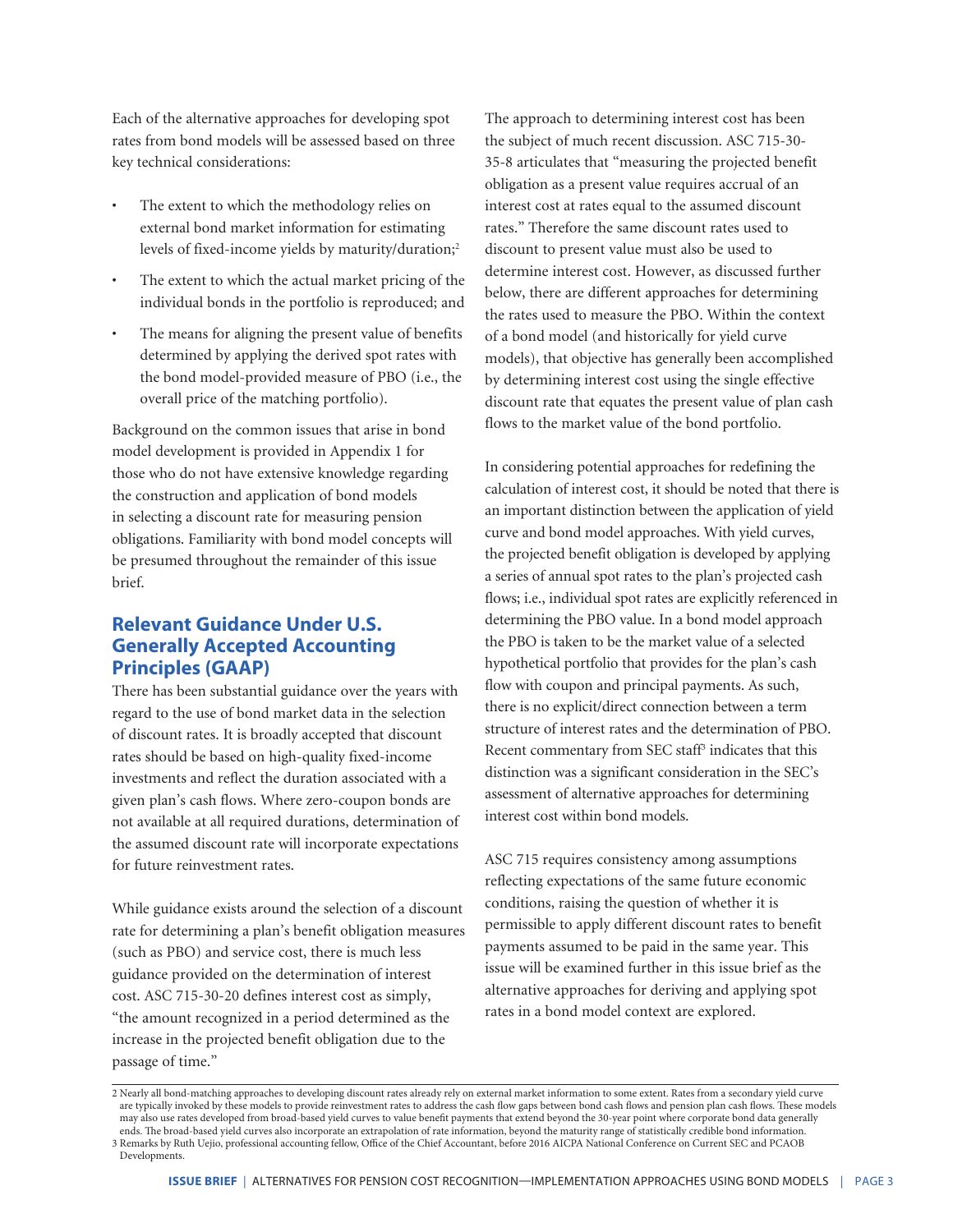Making significant changes to bond model methodology—particularly ones that significantly affect the discount rate and the measured obligation—would require justification of the facts and circumstances that have changed to support or necessitate such reconsideration.4 ASC 715-30-55-28 states, "If the facts and circumstances do not change from year to year, it would be inappropriate to change the basis of selection" of the discount rate. SEC staff commentary further indicates that the predominant rationale for evaluating which method is preferable should be the determination of an appropriate obligation amount rather than the effect on annual accounting cost.

Appendix 2 of this issue brief contains additional background including relevant citations from ASC 715 and other guidance pertinent to the issues discussed in this paper, such as the selection of a discount rate (including the use of bond models as a basis for the selection), determination of separate discount rates for subgroups of plan liabilities, and the relationship between the discount rate and interest cost determination.

# **Current Approach: Application of Bond Model in Aggregate**

Before considering the range of possible alternative approaches for developing interest cost using bond models, it may be helpful to consider how the nowprevalent aggregated approach can be described in this framework.

The remainder of this issue brief will examine a variety of alternatives to the aggregated method and evaluate them using this same framework.

# **Application of Bond Model to Subgroups**

A variation of the traditional aggregate discount rate approach involves splitting the primary plan into subgroups—for example, service cost-related benefits, projected benefits for active participants younger than age 45, active participants age 45 or older, terminated vested participants, and retirees—then identifying bond portfolios and developing aggregated discount rates that align with each group. Accounting guidance specifically supports the use of separate discount rates by benefit obligation groups.<sup>5</sup>

This approach is generally consistent with the traditional aggregated approach but captures some of the cost attributes of the spot rate approach by developing different discount rates for subgroups with varying durations. Note that the more subgroups that are utilized and the more varied their demographics, the greater the impact on net periodic cost.

The spot rate approach discussed in the August 2015 issue brief can be viewed as the most extreme application of segmenting, in which each year's projected cash flow is treated as a separate subgroup. However, in the bond model context, methodology

| Key technical consideration                                  | Assessment                                                                                                                                                                                                                                                                                                                |
|--------------------------------------------------------------|---------------------------------------------------------------------------------------------------------------------------------------------------------------------------------------------------------------------------------------------------------------------------------------------------------------------------|
| Extent to which external capital<br>market data is relied on | Because bond components do not require pricing, there is no need to refer to<br>external capital market information for that purpose. However, the use of external<br>bond market information is generally required for developing the reinvestment<br>assumption for surplus funds attributable to cash flow mismatches. |
| Compatibility with market pricing of<br>individual bonds     | There is no attempt to align rates with values of individual bonds.                                                                                                                                                                                                                                                       |
| Compatibility with PBO and bond<br>portfolio values          | The single rate used is fully compatible with PBO and bond portfolio values (by<br>definition, given how the rate is developed).                                                                                                                                                                                          |

#### **Application of Bond Model in Aggregate**

<sup>4</sup> Note that many of the approaches discussed in this issue brief can be applied in a manner that avoids significant change to the discount rate and measured PBO value. 5 See ASC 715-30-55-24.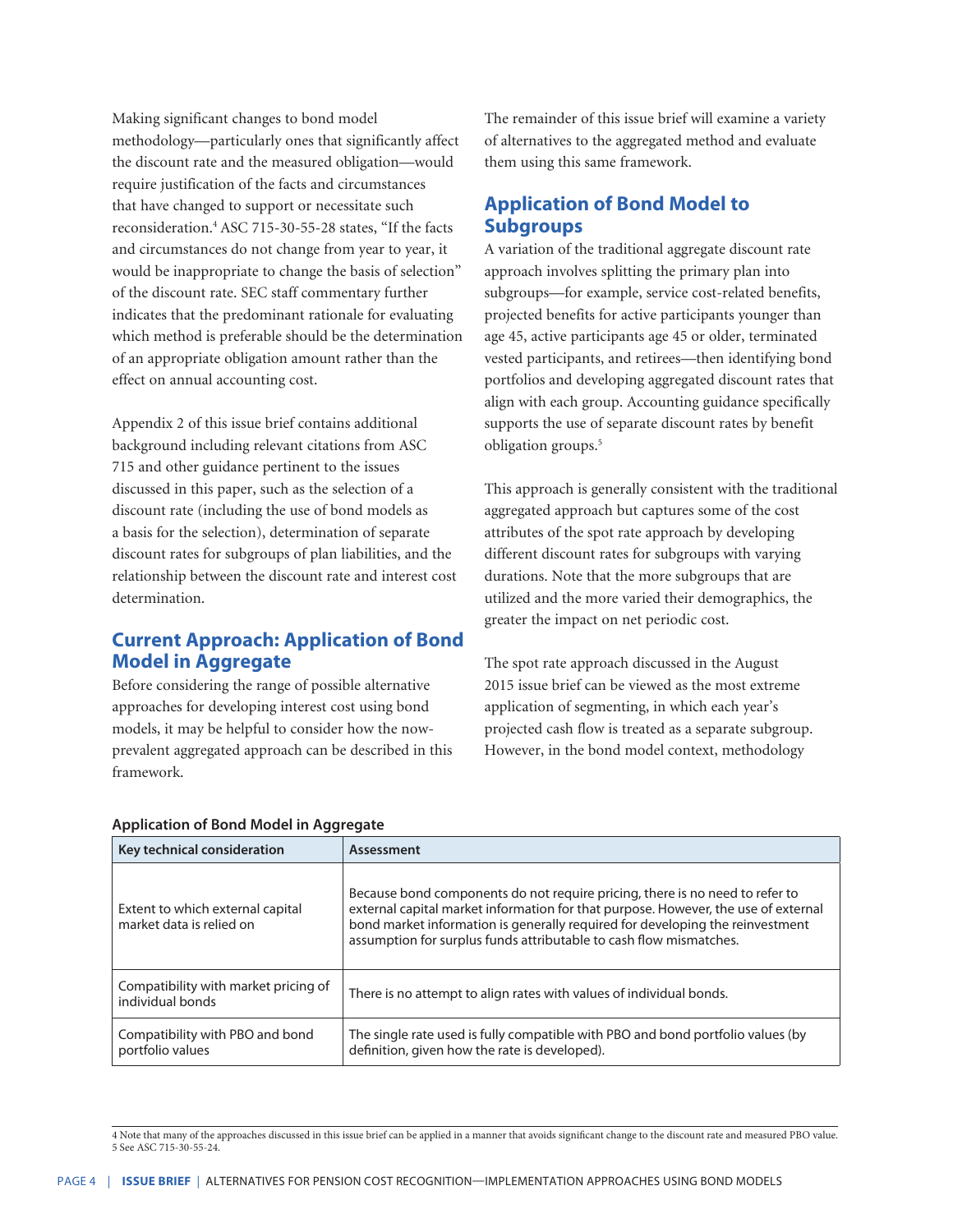| Key technical consideration                                  | Assessment                                                                                                                                                                                                                                                                                                             |  |
|--------------------------------------------------------------|------------------------------------------------------------------------------------------------------------------------------------------------------------------------------------------------------------------------------------------------------------------------------------------------------------------------|--|
| Extent to which external capital<br>market data is relied on | Because bond components do not require pricing, there is no need to refer to<br>external bond market information for that purpose. However, the use of external<br>bond market information is generally required for developing the reinvestment<br>assumption for surplus funds attributable to cash flow mismatches. |  |
| Compatibility with market pricing of<br>individual bonds     | There is no attempt to align rates with values of individual bonds.                                                                                                                                                                                                                                                    |  |
| Compatibility with PBO and bond<br>portfolio values          | The single rates used are fully compatible with PBO and bond portfolio values<br>(by definition, given that the single rates are calculated to equate PBO and bond<br>portfolio values).                                                                                                                               |  |

issues arise with a subgroup approach that would not arise in a comparable yield curve application. For example, viewing each year's cash flow as a separate subgroup would result in the selection of different bonds than if all plan cash flows were considered in aggregate. A greater overall degree of cash flow mismatch would also be expected because this approach assumes that any excess coupon payments made in a year to cover cash flows for one subgroup would not be available in that (or subsequent) years to cover the cash flows for other subgroups.

#### **Other observations**

- The subgroup approach represents a compromise between the traditional aggregated and more granular discount rate and interest cost applications.
- While this approach does not require the development of any new methodology, it represents a more refined and more complex application of the traditional single-group approach. If the PBO is segmented, this approach is likely to result in a change in the overall bond portfolio, because a separate matched portfolio will be developed for each subgroup.
- The change in bond model application could result in a change in the PBO (likely an increase) along with an almost certain increase in the overall level of cash mismatch/implied surplus.
- Some complex controls and assumptions might be required in order to ensure consistent application and outcomes (e.g., to what extent the same bonds can be selected for different subgroups).

It is worth noting that under the predominant approach, service cost-related cash flow is typically not considered in developing the matching portfolio, but rather an aggregated rate derived from the PBO matching portfolio is applied in valuing service cost. Accordingly, the derivation of a separate portfolio solely with respect to service cost cash flows does not affect the degree of cash flow mismatch in the PBO matching portfolio, and arguably represents a more refined estimate of the cost related to current year accruals.

This approach could be viewed as producing multiple discount rates that apply to the same year, because different component plans with cash flows payable in the same year would apply different discount rates to their respective cash flows. The counterargument is that the approach does not require the determination of discount rates on a year-by-year basis, but rather only aggregated rates applicable to each subgroup.

# **Developing Spot Rates Under Bond Models**

Both the traditional aggregated approach and the subgroup approach rely on the determination and application of aggregated rates to selected cash flows (either for the plan in total or as divided into groups). These rates are then applied to the respective obligation amounts to determine the interest cost related to those obligations. The sum of those interest costs is the total interest cost for the plan.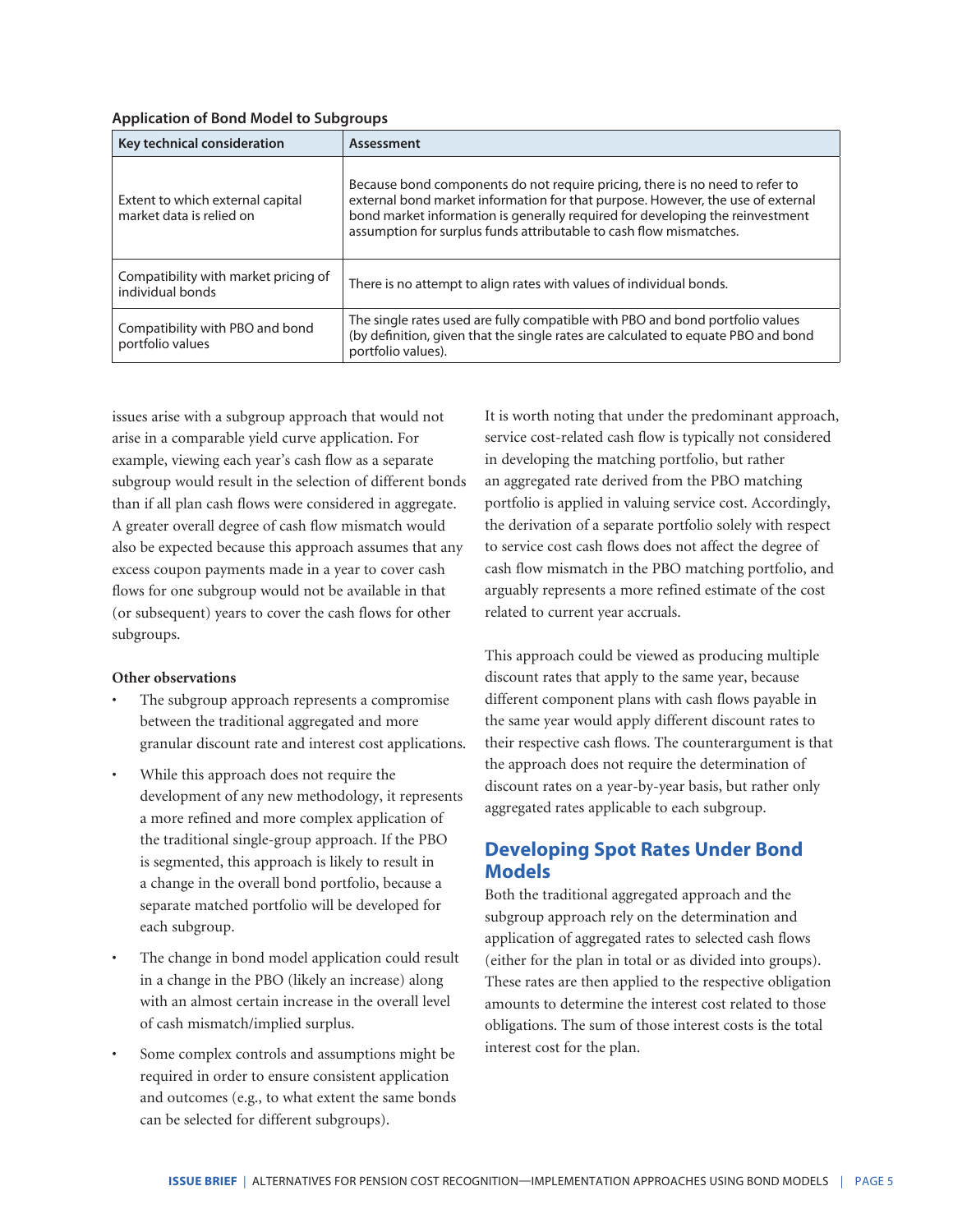The following alternative approaches involve developing year-by-year spot rates to facilitate the application of a granular interest cost method on a year-by-year basis for plans using a bond model as the basis for developing a discount rate under ASC 715. Approaches 1 and 2 operate similarly in that both determine a single yield curve by combining information from the selected portfolio with additional information on bonds across the range of maturities. In contrast, approaches 3 and 4 develop a varying set of spot rates associated with each individual bond, then combine results at the present value level. Approach 5 represents an entirely new concept for developing interest cost based on estimating a return for the measurement year on the portfolio of matching bonds.

#### **Approach 1: Theoretically derived yield curve**

This approach estimates the credit spread resulting from use of the selected bond portfolio and applies it to a baseline/broader-based yield curve. The bond model would be run as usual to identify a bond portfolio and determine an aggregated discount rate. This rate would be compared to the (generally lower) discount rate

produced by using a second, broad-based yield curve. The difference between the two discount rates would be designated as credit spread. An increment based on that credit spread would then be applied to rates from the baseline curve (e.g., as a percentage addition or load), and rates from this adjusted curve would be used as part of a granular approach to determining the net periodic cost.

#### **Other observations**

- The underlying logic and the use of external curve information are comparable to the approaches used in developing any high-percentile variation of a yield curve<sup>6</sup> (an approach with very similar objectives to a bond model) and approximated curves in markets where corporate yield data is less than robust. (In this case, data from the selected bond portfolio can be viewed as similarly less than robust.)
- The resulting adjusted yield curve rates and yield curve slope are stable and consistent, and presumed to be reasonable in the context of overall highquality corporate bond information.

| Key technical consideration                                  | Assessment                                                                                                                                                                                                                                                                                                                                                                                        |
|--------------------------------------------------------------|---------------------------------------------------------------------------------------------------------------------------------------------------------------------------------------------------------------------------------------------------------------------------------------------------------------------------------------------------------------------------------------------------|
| Extent to which external capital<br>market data is relied on | Each derived yield and spot rate is based on a term structure implied by broad-<br>based bond market data, and not directly derived from the selected bond portfolio.                                                                                                                                                                                                                             |
|                                                              | The yield curve rates reflect the pricing of the overall bond portfolio but are not<br>intended to replicate the value of individual bonds within the portfolio.                                                                                                                                                                                                                                  |
| Compatibility with market pricing of<br>individual bonds     | (Note, however, that if the adjusted yield curve is applied to the cash flows from<br>the portfolio bonds, the result will, in most cases, match the actual market price of<br>the bonds of varying maturities more closely than would a similar estimate based<br>on the aggregated rate because it includes an adjustment related to plan maturity<br>that a single aggregated rate would not.) |
| Compatibility with PBO and bond<br>portfolio values          | The PBO determined based on the adjusted yield curve reflects the market value of<br>the selected bond portfolio and that determined by the single aggregated rate (by<br>definition, given how the rates are developed).                                                                                                                                                                         |

#### **Theoretically Derived Yield Curve**

6 For example, an above-median or top quartile curve that considers only AA-graded bonds with the highest yields among all bonds in the AA bond universe.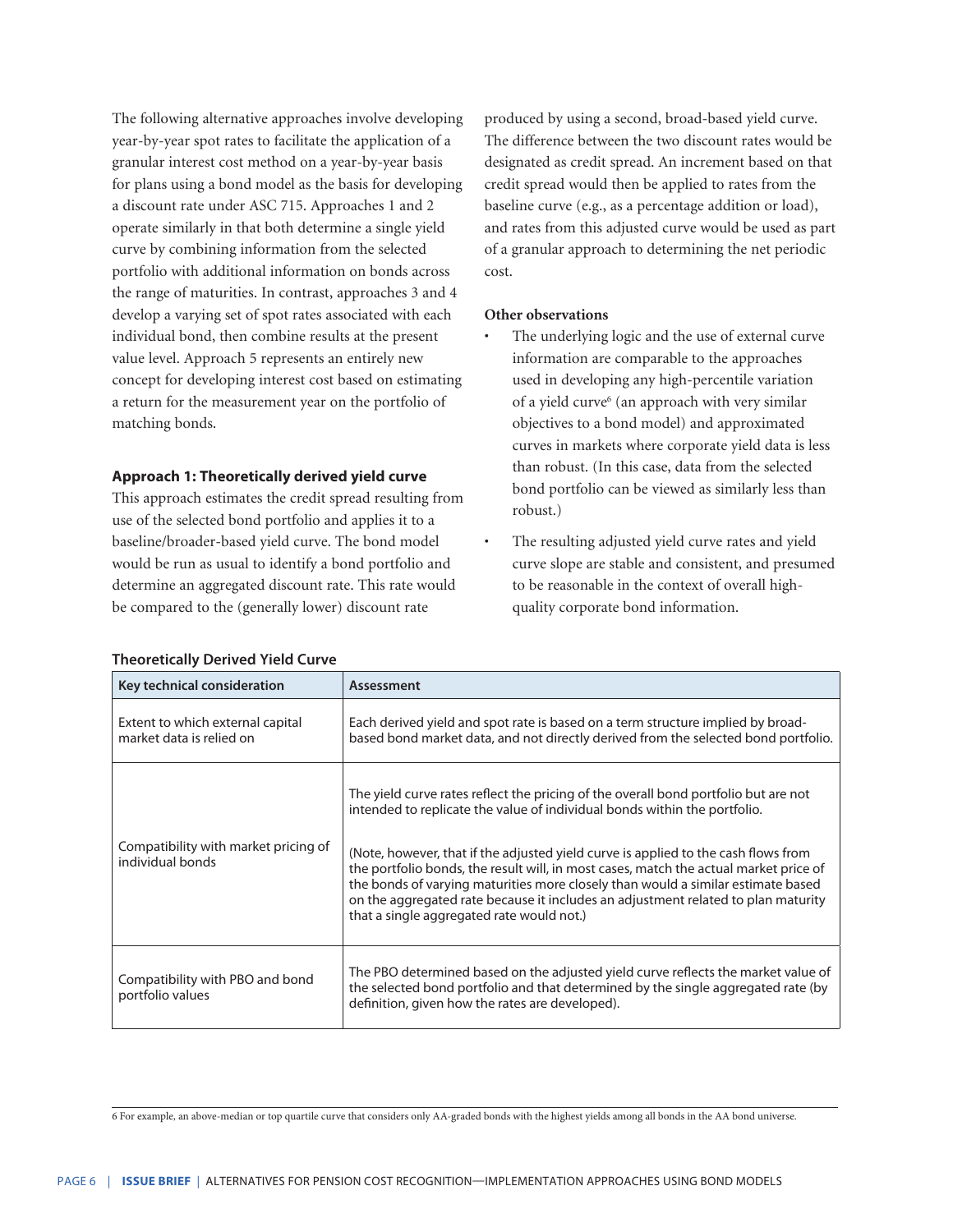Because this approach is relatively simple and relies on outcomes from two already-standard methodologies, it may not require a significant addition to existing audit procedures.

# **Approach 2: Yield curve derived from selected portfolio bonds**

This approach augments the bond model portfolio with a set of strategically selected bonds so that the portfolio includes bonds across the broad spectrum of maturities. A yield curve is then derived from the expanded set of bonds. The additional bonds will be expected to reduce the degree of cash flow matching and may also reduce portfolio yield, but would presumably be added in nominal amounts so that these impacts are minimized.

It may be appropriate to select bonds at similar percentile levels so as to define a reasonably smooth and homogeneous curve. The derived yield curve would be constrained to ensure that when applied to the cash flows, it produces a value that aligns with the bond portfolio value (which normally defines the PBO value under a bond model approach). The derived yield curve would also be reviewed to ensure that the level and slope are reasonably consistent with more broad-based yield curve models.

#### **Other observations**

- The selected portfolio of bonds is used to define a yield curve that provides the spot rates for each year.
- Expanding the selection of bonds included in the portfolio could be viewed as a methodology change. However, including bonds from a broad array of maturities in nominal amounts should not significantly affect the market value of the matching portfolio or the level of cash flow mismatch. Thus, even with the added bonds, the methodology remains generally consistent with the bond-matching concept in attempting to determine a balance between optimizing portfolio yield and providing a good fit to plan cash flows.
- The small number of bonds implies less statistical validity than a broad market yield curve. The derived curve would not be expected to fit the data as well as a broader market yield curve; thus, the outcome will rely more heavily on the curvefitting/smoothing methodology employed. It may be appropriate to institute constraints on the relative yield levels for the added bonds to ensure a reasonable progression of rates and rate patterns generally aligned with the overall bond market.

| Key technical consideration                                  | Assessment                                                                                                                                                                                                                                                                                                                                                                                                                                                                                                                                                           |
|--------------------------------------------------------------|----------------------------------------------------------------------------------------------------------------------------------------------------------------------------------------------------------------------------------------------------------------------------------------------------------------------------------------------------------------------------------------------------------------------------------------------------------------------------------------------------------------------------------------------------------------------|
| Extent to which external capital<br>market data is relied on | Additional bond market data is referenced in the selection of additional bonds and<br>as a secondary check on the yield curve level and slope.                                                                                                                                                                                                                                                                                                                                                                                                                       |
| Compatibility with market pricing of<br>individual bonds     | The yield curve rates reflect the pricing of the overall bond portfolio but are not<br>intended to replicate the value of individual bonds within the portfolio.<br>(Note, however, that if the derived yield curve is applied to the cash flows from the<br>portfolio bonds, the result will, in most cases, match the actual market price of the<br>bonds of varying maturities more closely than would a similar estimate based on<br>the aggregated rate because it includes an adjustment related to plan maturity<br>that a single aggregated rate would not.) |
| Compatibility with PBO and bond<br>portfolio values          | The derived yield curve rates must be calibrated to ensure alignment of the PBO<br>value with the market value of the selected bond portfolio. (A curve fitted without<br>this adjustment would not be expected to produce this alignment.)                                                                                                                                                                                                                                                                                                                          |

#### **Yield Curve Derived From Selected Portfolio Bonds**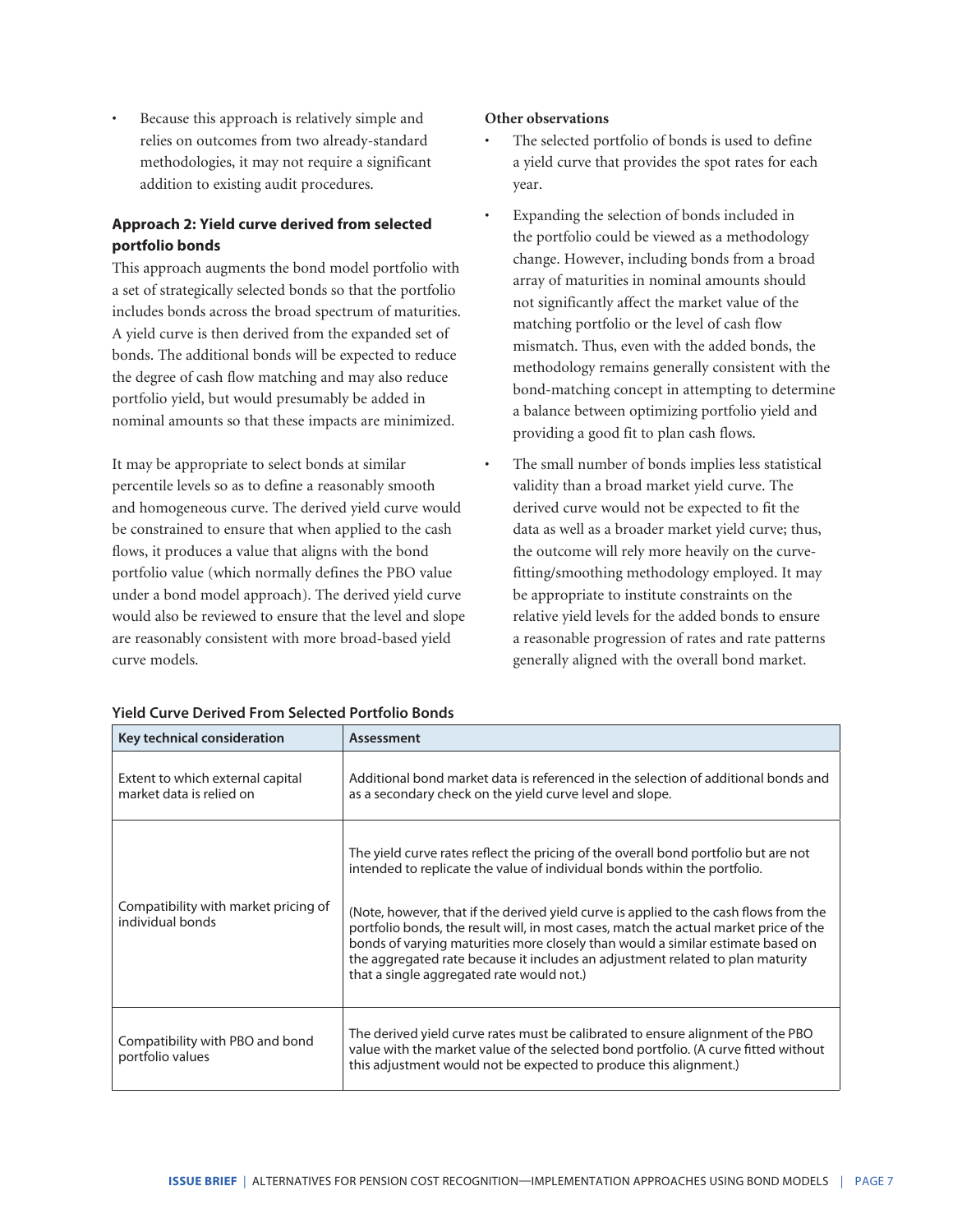• Due to an unequal weighting of bonds (for curvebuilding vs. PBO measurement), the curve-fitting methodology requires a secondary constraint to ensure that the fitted curve results in a PBO that aligns with the outcome from the bond model (including the added bonds).

#### **Approach 3: Different single yield for each bond**

This approach applies a highly simplified assumption that spot rates in each year equate to the bond's overall yield. Under this approach, the bond yield (i.e., the single rate that equates the present value of these cash flows with the bond's market value) is applied to discount the benefit payments at varying maturities that the bond is selected to settle. The present value of each benefit payment is calculated as the sum of the present values of the bond cash flows used to settle it, each measured at its own respective bond yield. The overall plan/portfolio spot rate for each maturity is derived from the (combined) present values for the bond components addressing the benefit payments at that maturity.

#### **Other observations**

- Given that a full term structure of rates is not developed, the presumption of a single rate across time provides a less refined estimate, and reduces the impact of applying the spot rate approach.
- The progression of overall plan/portfolio spot rates across the array of maturities will likely be uneven and discontinuous. (The underlying rates would presumably be somewhat upward sloping, but not to the same extent as a typical market-based yield curve.)
- Because each year's benefit payment may be settled by a combination of bonds, this could be viewed as using different discount rates for payments made in the same year. However, because present values for all bond cash flows related to a given year's benefit payments are combined, this methodology could also be viewed as applying a single average rate to all cash flows for a given year.
- It is noteworthy that this approach allows the calculation of interest cost to potentially be reduced to a simpler form—interest cost can be determined as the sum for each bond held by the selected portfolio of (1) the market value of the bond multiplied by (2) the yield of that bond.

#### **Approach 4: Different term structure for each bond**

This approach builds on two of the concepts that were applied in previously defined approaches:

- Each bond is recognized based on its market yield (as in Approach 3); and
- A broad-based term structure is calibrated (as in Approach 1) to align with each individual bond's yield.

In this case, a credit spread applicable to each bond is derived. This differs from the application in Approach 1 where the theoretically derived yield curve approach reflects a credit spread associated with the entire bond portfolio. In both cases, an increment based on that credit spread is then applied to the baseline curve rates (e.g., as a percentage addition).

| Key technical consideration                                  | Assessment                                                                                                                                                                                                                                                             |
|--------------------------------------------------------------|------------------------------------------------------------------------------------------------------------------------------------------------------------------------------------------------------------------------------------------------------------------------|
| Extent to which external capital<br>market data is relied on | Because flat rates are presumed across the maturity spectrum, additional bond<br>market data is not necessary.                                                                                                                                                         |
| Compatibility with market pricing of<br>individual bonds     | The yield associated with each bond is consistent with the price of that bond.                                                                                                                                                                                         |
| Compatibility with PBO and bond<br>portfolio values          | The PBO value that results from the application of the derived year-by-year rates<br>will generally not equate to the market value of the selected bond portfolio due<br>to the impact of cash flow mismatches. Rates need to be calibrated to ensure this<br>outcome. |

#### **Different Single Yield for Each Bond**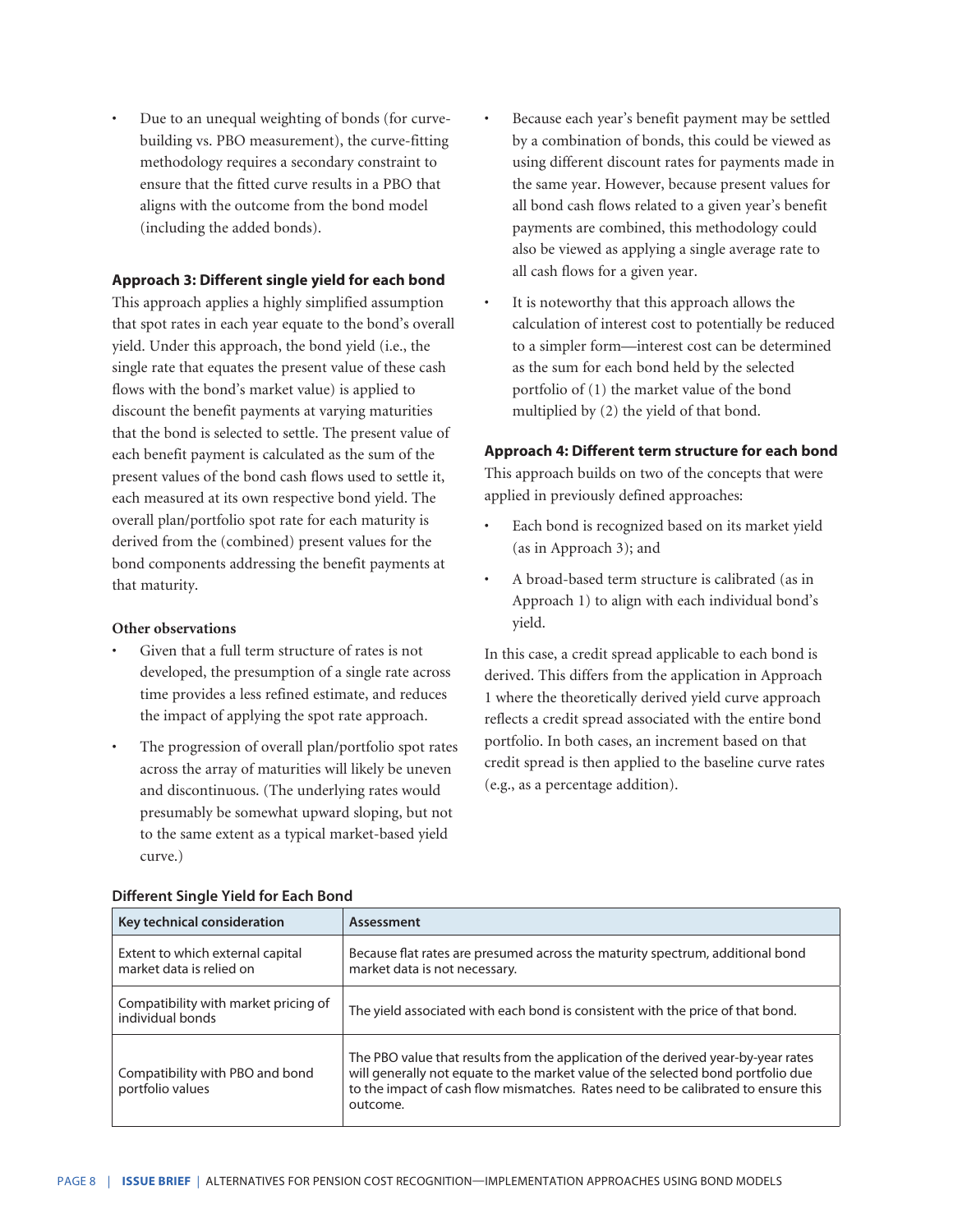| Key technical consideration                         | Assessment                                                                                                                                                                                                                                                             |
|-----------------------------------------------------|------------------------------------------------------------------------------------------------------------------------------------------------------------------------------------------------------------------------------------------------------------------------|
| Extent to which external capital                    | The implied term structure for each bond is based on broad-based bond market                                                                                                                                                                                           |
| market data is relied on                            | data; the individual bond's price is used to calibrate that term structure.                                                                                                                                                                                            |
| Compatibility with market pricing of                | The spot rates associated with each bond are consistent with the price of that                                                                                                                                                                                         |
| individual bonds                                    | bond.                                                                                                                                                                                                                                                                  |
| Compatibility with PBO and bond<br>portfolio values | The PBO value that results from the application of the derived year-by-year rates<br>will generally not equate to the market value of the selected bond portfolio due<br>to the impact of cash flow mismatches. Rates need to be calibrated to ensure this<br>outcome. |

Once each bond's term structure has been developed, a present value is determined for each component of bond cash flow. The present value of each benefit payment is calculated as the sum of the present values of the bond cash flows used to settle it, each measured at its respective yield. The overall plan/portfolio spot rate for each maturity is derived from the (combined) present values for the bond components addressing the benefit payments at that maturity.

# **Other observations**

- The progression of overall plan/portfolio spot rates across the array of maturities will likely be uneven and discontinuous.
- Because each year's benefit payment may be settled by a combination of bonds, this could be viewed as using different discount rates for payments made in the same year. However, because present values for all bond cash flows related to a given year's benefit payments are combined, this methodology could also be viewed as applying a single average rate to all cash flows for a given year.

While the bond-by-bond type applications identified as approaches 3 and 4 are more complex in execution, these approaches allow additional recognition of the specific yield characteristics—including the idiosyncrasies and inconsistencies—of the selected portfolio, whereas approaches 1 and 2 aggregate the overall bond model outcome to a single set of (presumably marketconsistent) rates across the full range of maturities. The recognition of individual bonds' characteristics is unlikely to result in a smooth/regular pattern of rates across maturities, and thus will not present a single coherent view of fixed-income market rates.

Approaches 3 and 4 also differ in that Approach 3 ignores the term hierarchy of fixed-income rates to a great extent, while Approach 4 makes a more refined estimate based on reference to an external portfolio and curve.

# **Approach 5: Calculation of implied bond portfolio return (for the successive year)**

This approach represents an entirely new way of developing interest cost by estimating a return for the measurement period on the selected bond portfolio. The expected return determined for the bond model portfolio is treated as interest cost. Because the progression of yields during the year is a primary driver of bond return, this approach requires developing an expectation for the term structure of rates at the end of the year.

This rate development could be done in one of the following ways:7

- Assume that spot rates remain constant; i.e., the year-five spot rate expected at the end of the year equals the year-five spot rate at the start of the year.
- Assume that spot rates shift down in maturity; i.e., the year-five spot rate expected at the end of the year equals the year-six spot rate at the start of the year.
- Assume that spot rates evolve according to a pure expectations hypothesis; i.e., the year-five spot rate expected at the end of the year equals the forward rate of interest applicable to years one through six (the five-year period starting at the end of year one) at the start of the year.

<sup>7</sup> As discussed in the August 2015 issue brief, the various granular approaches can be expressed in terms of the expectation regarding the expected discount rate at the end of the year that leads to a no gain/loss outcome.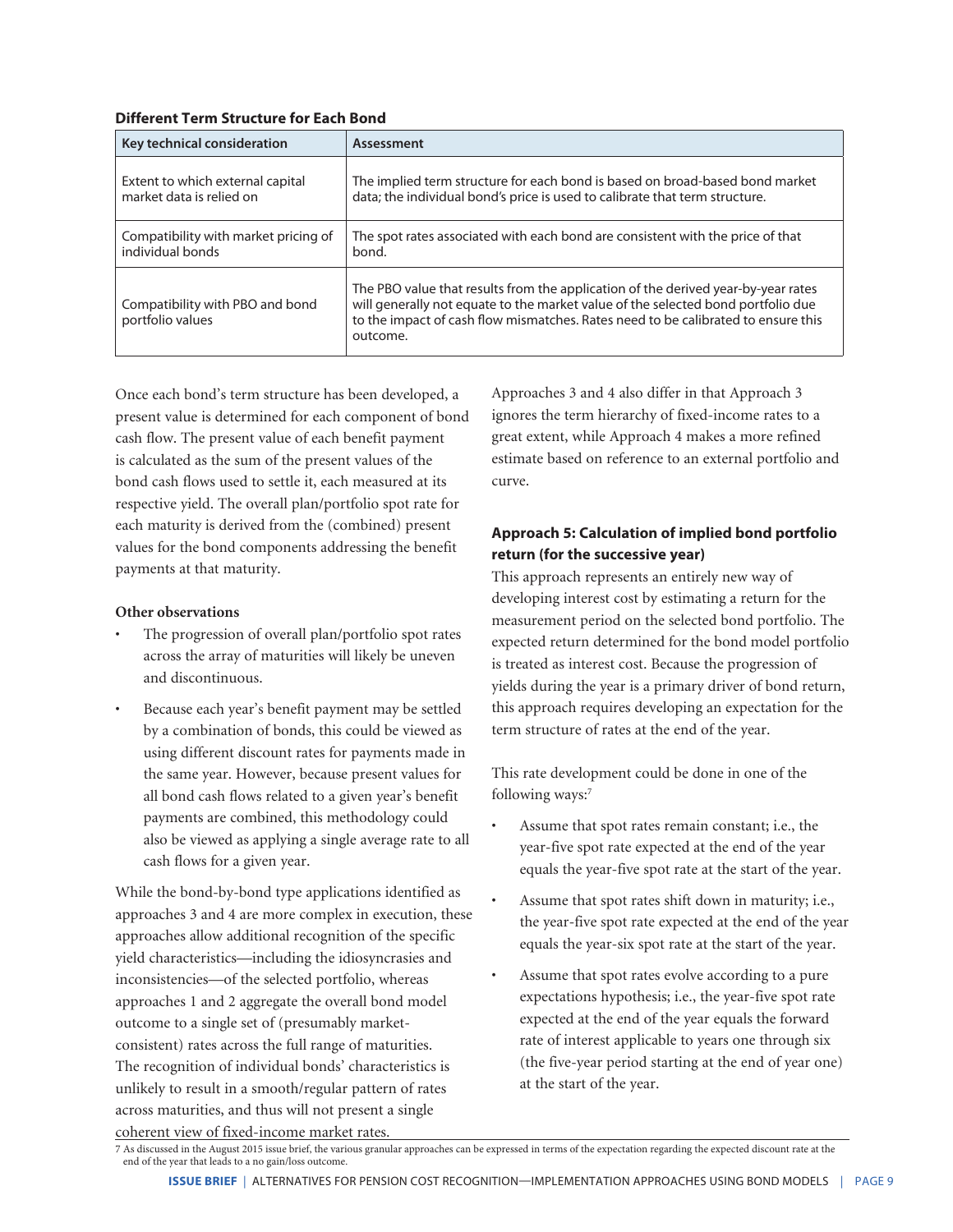| Key technical consideration          | Assessment                                                                           |
|--------------------------------------|--------------------------------------------------------------------------------------|
| Extent to which external capital     | Capital market data would generally not be referenced, except perhaps as input for   |
| market data is relied on             | a decision about presumed year-end rate conditions.                                  |
| Compatibility with market pricing of | The characteristics of individual bonds would be reflected in determining the pre-   |
| individual bonds                     | sumed portfolio return and interest cost.                                            |
| Compatibility with PBO and bond      | The PBO calculation would not be affected; it would continue to align with the total |
| portfolio values                     | market value of the selected bond portfolio.                                         |

#### **Calculation of Implied Bond Portfolio Return (for the Successive Year)**

Develop an expected end-of-year term structure based on a presumed ultimate term structure, with an assumed movement from initial year conditions toward that normative state over the course of the year.

#### **Other observations**

- The approach equates the concepts of discount rate and expected return (for the hypothetical/matching bond portfolio). While this would represent a change in approach for most pension plans, it may be supported by accounting guidance.
- The treatment of cash flow mismatches and the resulting surplus may require additional consideration.8
- The approach requires the plan sponsor to affirm a capital market view about the evolution of interest rates. This interest rate view could be considered either an assumption (which can change from year to year) or methodology (which generally cannot). Careful consideration would need to be given to the longer-term implications given each type of treatment.
	- There should be consistency between the presumed level of expected yields used in estimating the fixedincome returns and interest cost and the capital market outlook incorporated in other economic assumptions. The difference in timeframe between the one-year assumption used for this purpose and the longer time horizon reflected in the development and application of other assumptions may make demonstrating such consistency challenging.

• Certain views about the progression of interest rates (e.g., the presumption of a significant rate increase) could have a major impact on the level of recognized interest cost.

Because this approach seems generally consistent with concepts expressed in accounting standards, it may be found acceptable. However it brings a new emphasis and reliance on a projection of year-end capital market conditions and requires that an assertion about the long-term structure of the yield curve (implicit in the derivation of the assumed yield curve rates at year-end) that has historically not been a criterion considered in setting economic assumptions under ASC 715.

# **Calculating Service Cost**

A more granular application of interest rates may also be applied to develop a revised calculation of service cost. Because service cost-related benefits generally have a longer duration than already-accrued benefits, this approach will almost always result in a higher effective discount rate and thus lower service cost. A more granular approach to developing service cost in a bond model context could be applied in one of three ways:

- Running a separate bond model based solely on service cost cash flows;
- Running the bond model based on the sum of PBO and service cost-related cash flows; or
- Using a set of spot rates defined based on PBO cash flows and applying those rates to the service costrelated cash flows.

<sup>8</sup> For example, a portion of funds required to pay benefits in a given year may be attributable to a bond principal payment paid in an earlier year yield, and presumed to earn return at a lower rate than amounts attributable to portfolio bonds. This type of return/yield discrepancy introduces "noise" into the model that should be addressed.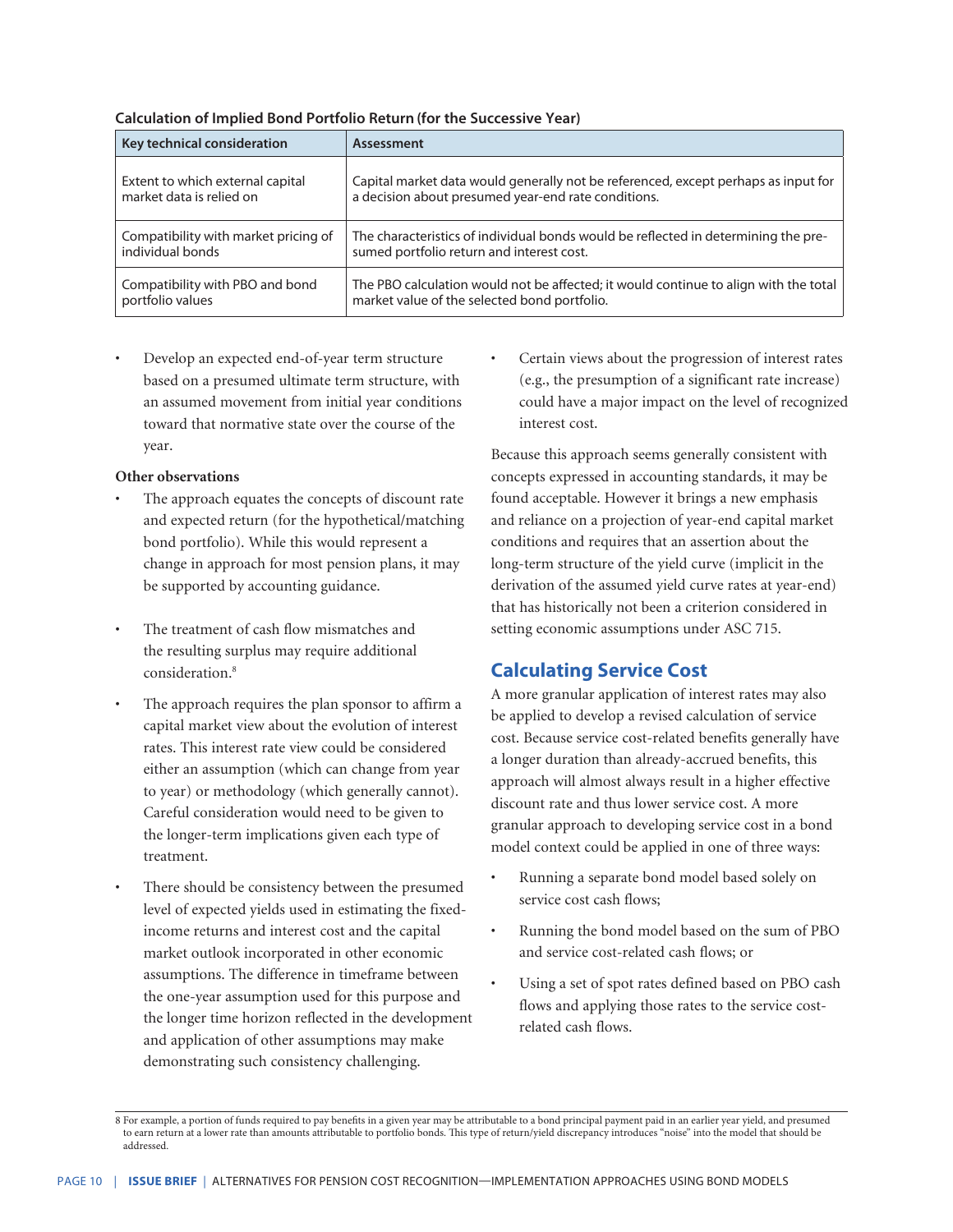Some of the alternatives for developing spot rates seem better aligned with certain service cost applications. When yield curve rates are derived from the total bond portfolio (as in approaches 1 and 2), it may be viewed as consistent and appropriate to apply the spot rates derived from that curve to the service cost cash flows (the third method described above). This same service cost calculation approach might also be considered desirable from a simplicity perspective. Because the impact of the spot-rate approach on service cost is typically less significant than the impact on PBO and interest cost (in both dollar and percentage terms), there may be little incentive for implementing an overly complicated approach to calculating it.

# **Conclusion**

While bond model approaches have become fairly common as a means for selecting a discount rate, they present new challenges when implementing a granular expensing approach. This issue brief has outlined a number of alternative approaches for deriving spot rates from bond models, almost all of which reference broader bond market data, albeit in different ways. Given widespread acceptance of the spot rate method for plans utilizing a yield curve and the nearly universal acceptance of the existence of a term-related structure to interest rates, it seems both actuarially sound and rational to facilitate the application of granular expensing approaches in situations where a bond model is used to determine the discount rate.

The recent SEC staff commentary describes a line of reasoning that could present obstacles for approval of some of the alternative approaches. SEC staff opined that (i) the determination of PBO and interest cost are viewed as integrated concepts; (ii) the primary calculation supported by bond matching is the determination of the PBO (for balance sheet purposes) based on the market value of a selected bond portfolio; and (iii) because a full array of spot rates is not a direct and observable outcome derivable from that bond portfolio, such rates should not be invoked in determining interest cost.

The concerns expressed by SEC staff would seem most relevant to approaches 1, 2, and 4, each of which involves reference to a term structure that is not directly observable from the selected portfolio, and not directly connected to the calculation of PBO. However, the concerns appear less relevant to Approach 3 because this approach relies on information available from the selected bond portfolio and does not involve referencing additional rate information. Similarly, the concept underlying Approach 5—an implied bond return—does not require the use of a spot rate curve, and thus it may be possible to develop a version of this approach that avoids the SEC staff concerns.

It should be noted that application of the bond model by subgroups also seems clearly supported by accounting guidance.9 However, while some similar degree of granularity is achieved in doing this, applying this method is expected to have substantially less impact than a more complete application of the granular/spot-rate approach.<sup>10</sup>

The American Academy of Actuaries is an 18,500+ member professional association whose mission is to serve the public and the U.S. actuarial profession. For more than 50 years, the Academy has assisted public policymakers on all levels by providing leadership, objective expertise, and actuarial advice on risk and financial security issues. The Academy also sets qualification, practice, and professionalism standards for actuaries in the United States.

9 Reference ASC 715-30-55-24 and ASC 715-30-35-45; Appendix 2 provides full citations.

10 Preliminary testing by an Academy work group indicated that in a typical application, the reduction to interest cost may be only about one-fourth of the change realized under a typical spot rate approach; testing was done using a market-based yield curve.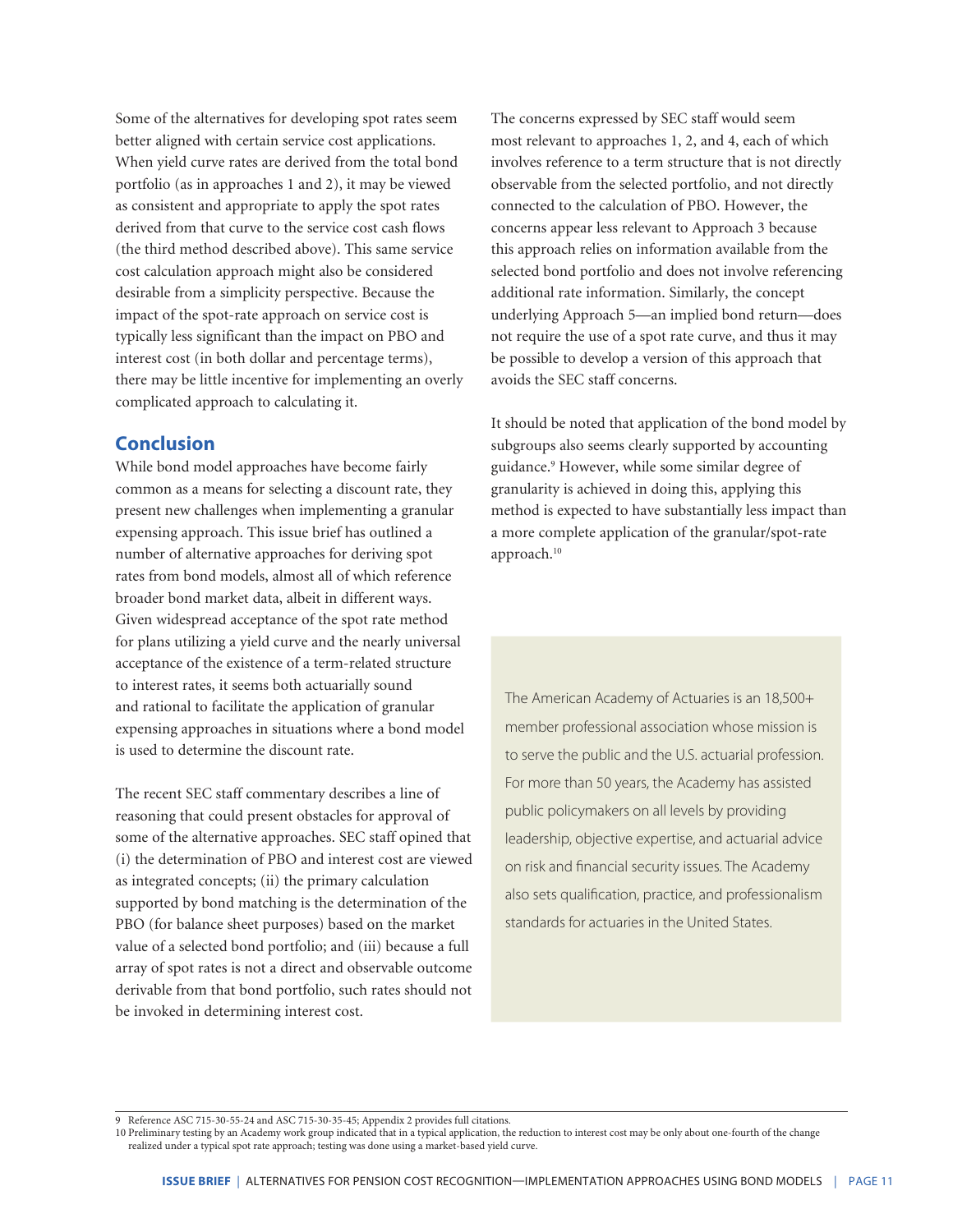#### **APPENDIX 1: Methodology issues that arise with bond models**

The development of a bond model requires a number of inputs and assumptions, many of which involve a great degree of subjectivity. Model parameters determine the number and selection of bonds included in the bond model portfolio, the degree of implied cash flow matching, and the assumed reinvestment rates applied to excess cash. These parameters have a significant impact on the bond model outcome and thus the measurement of the obligation and the level of recognized net periodic cost. Accordingly, it is critical to understand the issues involved in setting bond model parameters to fully grasp the context related to the main topic of this paper—the development of a series of spot rates consistent with bond model results.

# **Bond selection criteria**<sup>11</sup>

The specific high-quality corporate bonds included in a bond model must satisfy a set of criteria (such as issue size, non-outlier yields, AA or better ratings, and non-optionality) designed to exclude bonds with features considered inappropriate for purposes of settling (and consequently measuring) the benefit obligation. The two key bond attributes that are primarily referenced are yield to maturity and maturity date. Bonds will be considered for inclusion at maturity points that correspond with the plan's benefit cash flow, and a bond with a higher yield will generally be selected before a bond with a lower yield at the same or similar maturity date, all else being equal.

#### **Number/type of bonds**

Accounting guidance implies that an exact match is the theoretical goal of the exercise.<sup>12</sup> However, because there are few zero-coupon corporate bonds, couponpaying bonds of varying maturities are typically used in bond model portfolios. And because high-quality corporate bonds may not be available at all maturities (and coupon payments on later maturing bonds may not fully align with the cash flow required for earlier years), constructing a bond portfolio that exactly matches the timing and amount of the expected benefit cash flows is not possible. Thus there will be some mismatches between bond proceeds and expected benefit cash flows.

Selection criteria related to the number and maturity of bonds is the primary means for controlling the level of cash flow mismatch.

For example, increasing the number of portfolio bonds may often enable a closer match. However, increasing the bond count will typically cause a reduction in the discount rate. As doing so will entail selecting bonds with lower-percentile yields. Similarly, a selection criterial that only allows bonds with maturities very close to the plan's cash flow requirements to be considered will narrow the pool of available bonds and force the selection of lower-yielding bonds. The handling of these issues illustrates a fundamental tension between achieving an optimal cash flow match and maximizing portfolio yields (and thus discount rates).

#### **Diversification**

Another factor that should be considered in the selection of bonds is the degree of portfolio diversification. In general, the smaller the bond count, the less diverse the portfolio. Even if it were possible to identify a single high-quality corporate bond that exactly matches the timing and amount of the expected benefit cash flows, there is little likelihood that a plan sponsor would choose to settle a plan's obligation with a single bond. In a more typical portfolio of 10-20 bonds, the relative size and characteristics of a few dominant bond issues may still lead to a relatively large portion of the benefit obligation being covered by very similar bonds. While the bond portfolio is only hypothetical, the assumed discount rates are meant to reflect the rates at which the pension benefits could be effectively settled. Relying on only a few very similar bonds is unlikely to accomplish this objective.

<sup>11</sup> In developing an actual settlement portfolio, there would also be a number of other factors—such as trading frequency, commentary or notations related to possible future rating changes, and the portfolio's concentration within a particular industry or market sector—that a plan sponsor would likely take into consideration in selecting the portfolio of highquality corporate bonds.

<sup>12 &</sup>quot;Notionally, that single amount, the projected benefit obligation, would equal the fair value of a portfolio of high-quality zero coupon bonds whose maturity dates and amounts would be the same as the timing and amount of the expected future benefit payments" (ASC 715-30-35-44).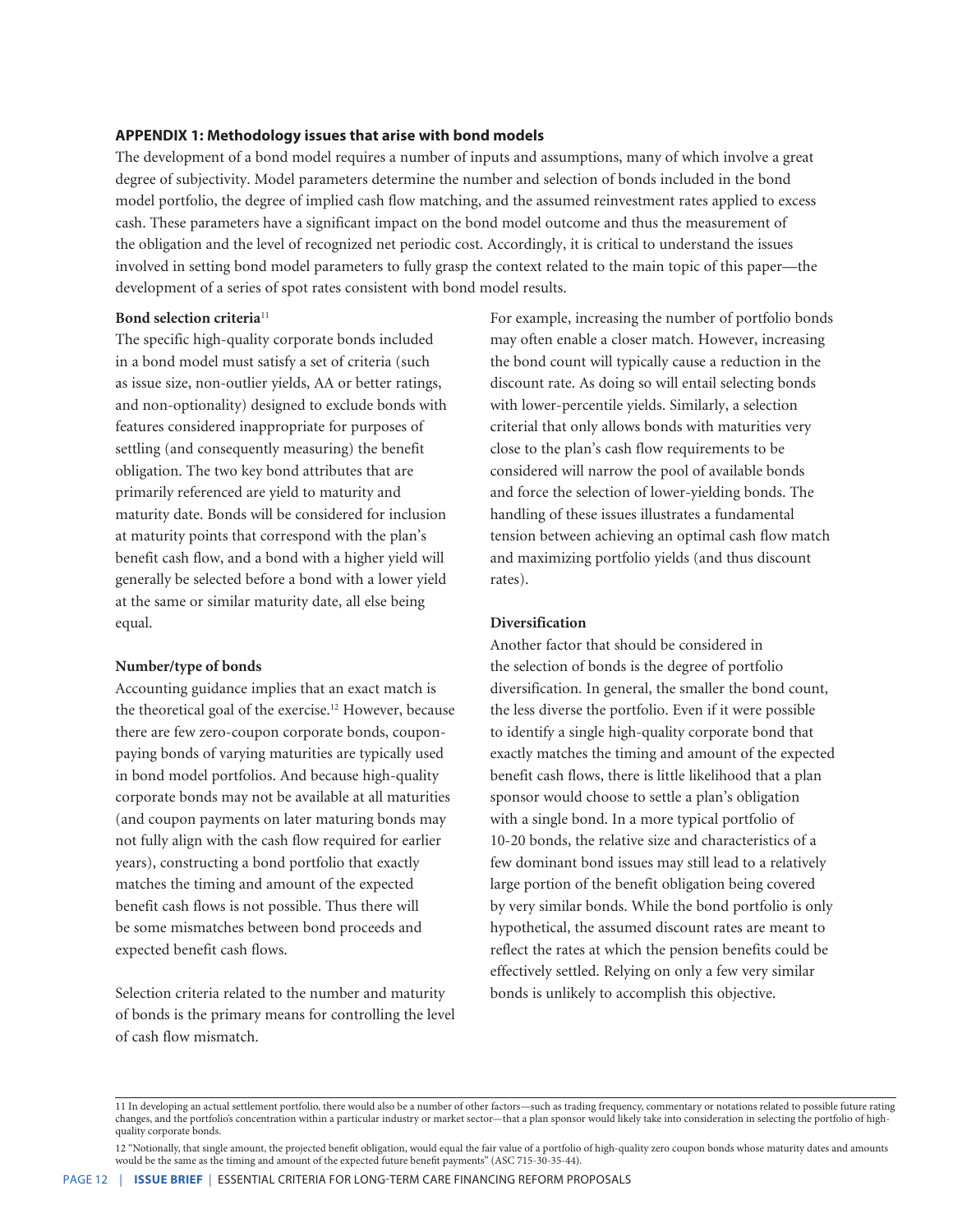#### **Reinvestment rates**

As previously stated, at least some degree of cash flow mismatch is nearly unavoidable. However, accounting guidance implies that the degree of mismatch and its impact on the discount rate should be minimized to the extent practicable. When bonds are (hypothetically) purchased years before the cash flow is needed to pay benefits, the excess funds are assumed to be reinvested and then used as needed to offset cash shortfalls in later years, requiring an assumption regarding the reinvestment rate in future years.

To set the reinvestment assumption, ASC 715-30- 35-44 requires that the reinvestment rates "shall be extrapolated from the existing yield curve at the measurement date." But the guidance does not define either "the existing yield curve" or "extrapolation." There are a number of yield curves developed from high-quality corporate bonds or Treasury securities that can be used to derive expected reinvestment rates. The corporate curves differ primarily in the universe of bonds (e.g., full universe, above median, top-third) considered in their development. Reinvestment rates based on corporate bonds would of course be viewed as more consistent with the bond model portfolio than rates based on a Treasury curve (which will generally be lower).

ASC 715-30-35-43 directs plan sponsors to set discount rates based on high-quality fixed-income investments that are "currently available and expected to be available" in the future. But forward rates derived from corporate bond yields are theoretical, because there is no robust corporate market for either zero-coupon bonds or derivatives. Rates based on presumed Treasury bond investments are less theoretical, because markets do exist for derivatives based on Treasury bonds. Therefore, in making assumptions about reinvestment rates in future years, the implied forward rates derived from a yield curve based on Treasury bonds may be viewed as being more consistent with the ASC guidance.

Note, however, that the relevance of assumed reinvestment rates varies based on the characteristics of a given bond model application. The discount rate developed from a bond model will represent a blend of rates of return from the selected bond portfolio and the presumed reinvestment rates. When there is a significant mismatch between the bond portfolio cash flow and the plan's benefit cash flow, the assumed reinvestment rates.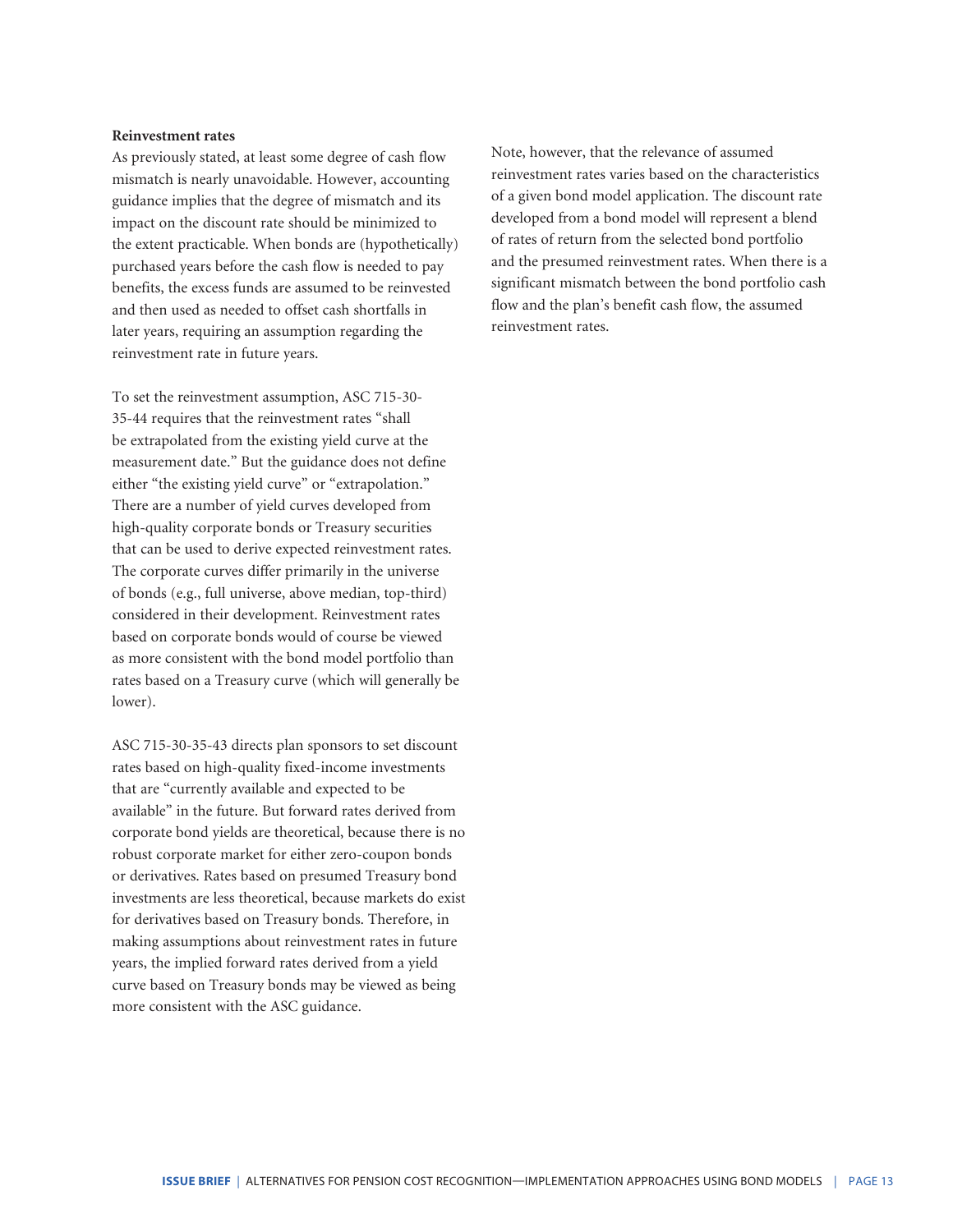#### **APPENDIX 2: Relevant Guidance Under U.S. GAAP**

ASC 715 offers guidance in numerous sections regarding the selection of a discount rate and the development of the interest cost component of net periodic cost. The following citations offer support for the various statements made throughout the section "Relevant Guidance Under U.S. GAAP" and elsewhere in this issue brief, and are provided for reference.

| <b>Citation</b>            | <b>Relevant statement</b>                                                                                                                                                                                                                                                                                                 | Comment                                                                                                                                                                                                                                                             |
|----------------------------|---------------------------------------------------------------------------------------------------------------------------------------------------------------------------------------------------------------------------------------------------------------------------------------------------------------------------|---------------------------------------------------------------------------------------------------------------------------------------------------------------------------------------------------------------------------------------------------------------------|
| <b>ASC</b><br>715-30-35-31 | "All assumptions shall be consistent to the extent<br>that each reflects expectations of the same future<br>economic conditions."                                                                                                                                                                                         | This statement pertains to the question of<br>whether it is permissible to apply different<br>discount rates to benefit payments assumed<br>to be paid in the same year.                                                                                            |
| <b>ASC</b><br>715-30-35-43 | "Assumed discount rates shall reflect the rates at<br>which the pension benefits could effectively be<br>settled. [E]mployers may also look to rates of return<br>on high-quality fixed-income investments currently<br>available and expected to be available during the<br>period to maturity of the pension benefits." | The use of a bond model is consistent with<br>guidance requiring the discount rate to re-<br>flect a settlement basis for the plan's benefit<br>obligation, and permitting discount rates to<br>be based on the yield on high-quality fixed-<br>income investments. |
| <b>ASC</b><br>715-30-35-44 | "In other than a zero coupon portfolio, such as a port-<br>folio of long-term debt instruments that pay semian-<br>nual interest payments  the assumed discount rates<br>(the yield to maturity) need to incorporate expected<br>reinvestment rates available in the future."                                             | Reinvestment rates are required to be esti-<br>mated if a portfolio is not comprised entirely<br>of zero-coupon bonds.                                                                                                                                              |
| <b>ASC</b><br>715-30-35-45 | "Interest rates vary depending on the duration of<br>investments.  Thus the weighted-average dis-<br>count rate  inherent in the price of annuities (or<br>a dedicated bond portfolio) will vary depending on<br>the length of time remaining until individual benefit<br>payment dates."                                 | It is broadly accepted that discount rates<br>should be sensitive to the duration associ-<br>ated with a given plan's cash flow.                                                                                                                                    |

# **Considerations in the selection of a discount rate**